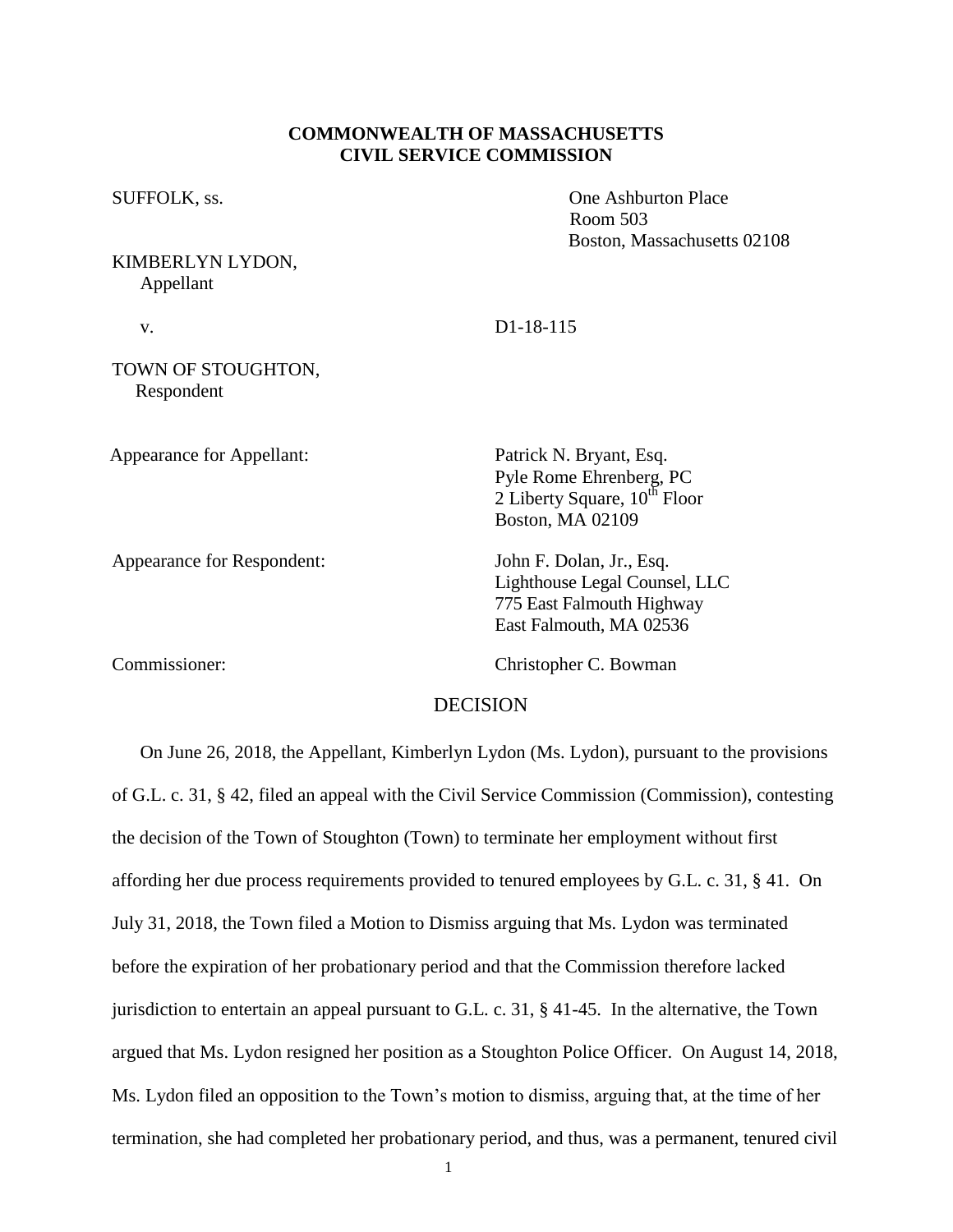service police officer. Since there were factual disputes regarding various issues, I scheduled a full evidentiary hearing, which I held at the offices of the Commission on September 5,  $2018<sup>1</sup>$  At the commencement of the hearing, I denied the Town's motion pending the evidence to be produced and the arguments to be raised. The hearing was digitally recorded and both parties were provided with a CD of the recording.<sup>2</sup> Both parties submitted post-hearing briefs on October 5, 2018.

#### **FINDINGS OF FACT:**

 Based on the stipulations of the parties, the exhibits entered into evidence (Attachments A through H from the Town's Motion to Dismiss, Attachment A from the Appellant's Opposition to Respondent's Motion to Dismiss), the Affidavit of Stoughton Police Chief Donna McNamara, and the testimony of:

### *Called by the Town:*

- James Blake, Boston Police Sergeant and Registrar, Boston Police Academy;
- Donna McNamara, Police Chief, Town of Stoughton;

### *Called by Ms. Lydon:*

 $\overline{a}$ 

Kimberlyn Lydon, Appellant;

and taking administrative notice of all matters filed in the case, pertinent statutes, regulations, policies, stipulations and reasonable inferences from the credible evidence, a preponderance of the evidence establishes the following:

1. By letter dated November 7, 2016, the Town appointed Ms. Lydon as a Student Officer,

<sup>&</sup>lt;sup>1</sup> The Standard Adjudicatory Rules of Practice and Procedure, 801 CMR §§ 1.00, *et seq.*, apply to adjudications before the Commission with G.L. c. 31, or any Commission rules, taking precedence.

 $2<sup>2</sup>$  If there is a judicial appeal of this decision, the plaintiff in the judicial appeal would be obligated to supply the court with a transcript of this hearing to the extent that he/she wishes to challenge the decision as unsupported by the substantial evidence, arbitrary and capricious, or an abuse of discretion. If such an appeal is filed, these CDs should be used to transcribe the hearing.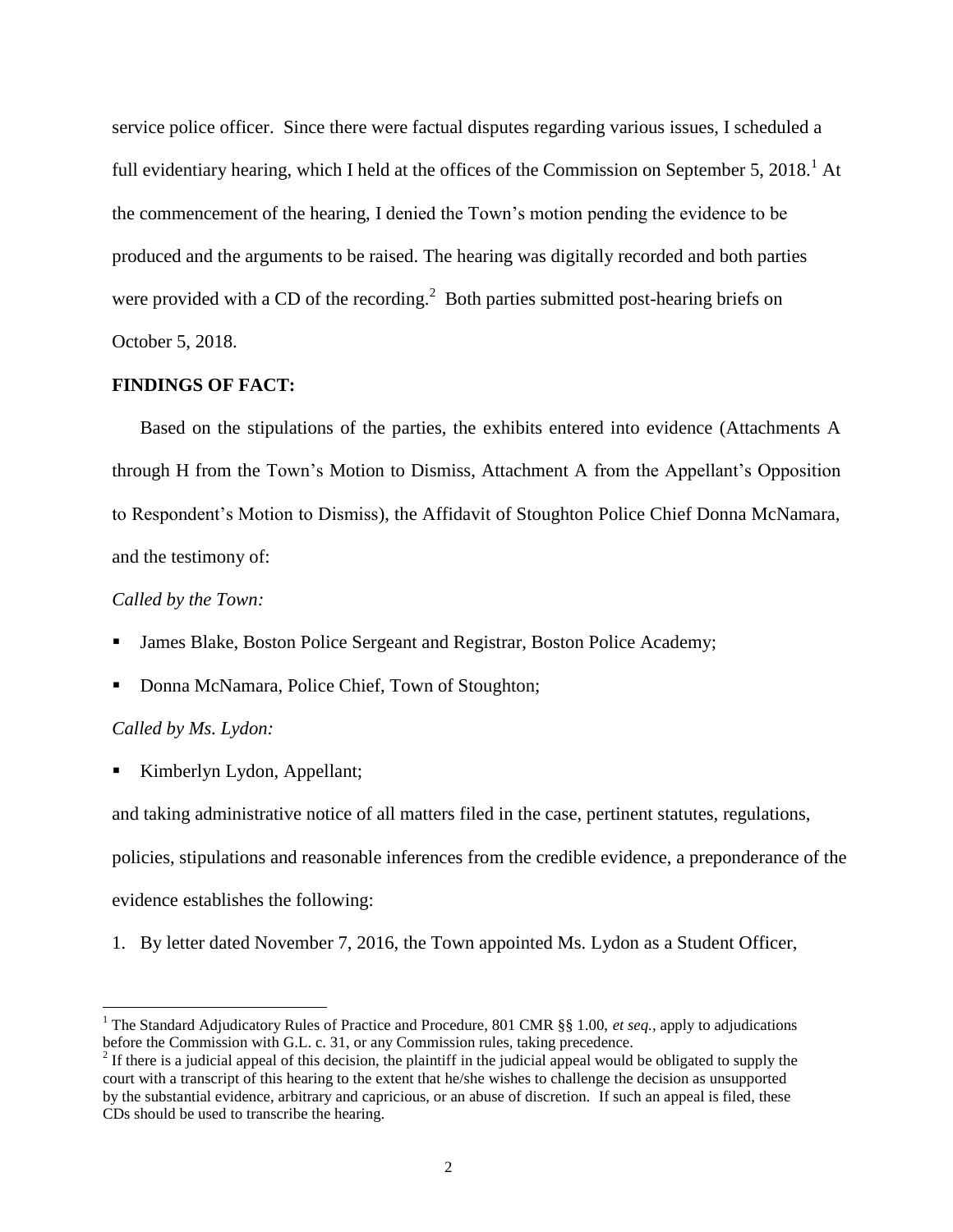effective December 5, 2016. (Attachment A to Appellant's Opposition to Motion to

Dismiss)

2. The November 7, 2016 letter stated, in relevant part:

"Dear Ms. Lydon:

As you are aware, the Town of Stoughton ('Town') extended a conditional offer of employment to you as a full-time permanent Police Officer, subject to you satisfactorily completing a pre-employment physical and psychological fitness for duty evaluation, physical abilities test, as well as a complete background investigation. I am pleased to inform you that those conditions have now been met and the Town is prepared to appoint you as a Police Recruit effective December 5, 2016. As a student officer, you will be required to attend and successfully complete the basic police academy offered by the Town. You will be a probationary employee for one year from the date of graduation from the police academy. Further information regarding these benefits will be provided to you prior to reporting for your first day of employment." (Id.)

3. The November 7, 2016 letter was signed by the then-Town Manager, who is the

Appointing Authority. (Id.)

- 4. The Boston Police Academy (BPA) provides training for new Boston Police recruits. Where space permits, the Academy allows other communities to send their recruits, for a fee, to attend. The BPA's Massachusetts Criminal Justice Training Council-approved program is about 30 weeks in length and divided into two sections: curriculum and practicum. [Blake]. The curriculum or written portion involves training in laws, rules, and tactics, and evaluations by examinations. The second part, which occurs about 2.5 months after the start of the Academy program, is practical or hands-on training. (Testimony of Sgt. Blake)
- 5. In this particular class, there were approximately forty (40) Boston police recruits and approximately fourteen (14) to fifteen (15) recruits, including Ms. Lydon, from "outside agencies". (Testimony of Sgt. Blake)
- 6. Ms. Lydon began her required training at the Boston Police Academy on December 5, 2016 (Stipulated)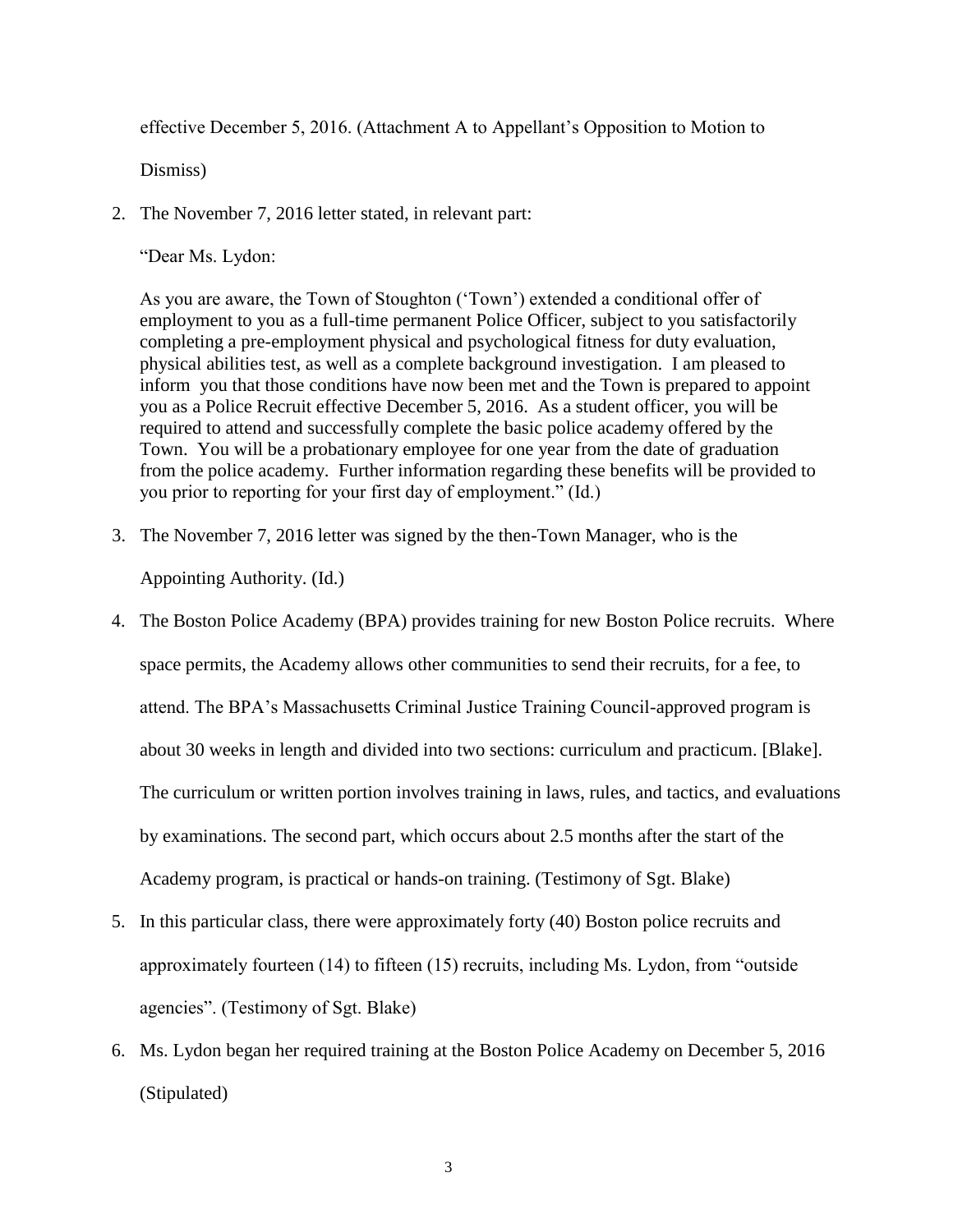- 7. At some point during her Academy training, the Town issued Ms. Lydon and each of the other Stoughton recruits guns in order to participate in firearms training. The guns were never retrieved by the Town. (Testimony of Lydon)
- 8. The last day of training was June 16, 2017. (Testimony of Lydon and Sgt. Blake) On that day, the Boston Police Commissioner came to the Boston Baptist Academy, a facility being used that day for training, and swore in the Boston student officers as Boston police officers. After being sworn in, the Boston recruits were issued a badge and a gun. The reason for swearing in the Boston recruits that day was so Boston recruits could serve as full sworn Boston Police officers during the "Sail Boston" event that was scheduled to occur that weekend. (Testimony of Sgt. Blake)
- 9. On June 21, 2017, a graduation ceremony was held at the IBEW Union Hall in Boston. (Testimony of Sgt. Blake, Appellant and Chief McNamara)
- 10. The Town supplied a badge to Ms. Lydon a few days before her graduation from the Academy for purposes of photographs and rehearsal. (Testimony of Chief McNamara and Appellant).
- 11. During the graduation ceremony, the Boston Police Commissioner administered an oath of office referencing the Boston Police Department. (Attachment B to Town's Motion to Dismiss)
- 12. With respect to student officers from jurisdictions other than Boston, the administration of the oath of office is ceremonial. (Testimony of Sgt. Blake)
- 13. The Town has a policy requiring that police officers take and subscribe the Stoughton Oath of Office before beginning to carry out their duties.(Attachment C to Town's Motion to Dismiss and Testimony of Chief McNamara)
- 14. The Town's Policy, issued on October 13, 2011 and reviewed on October 13, 2014, states in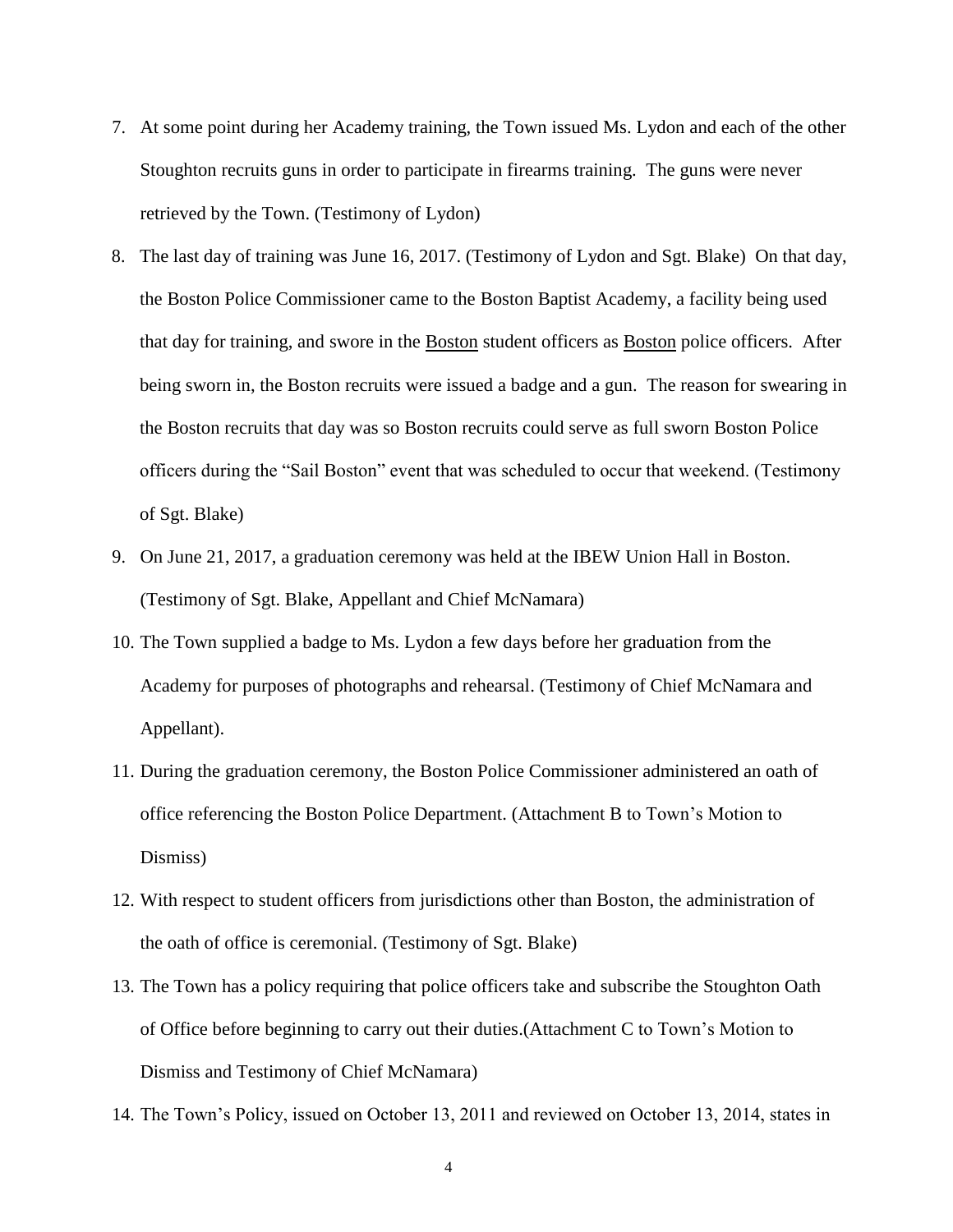relevant part:

"Before beginning to carry out their duties, a person appointed as a police officer of the Stoughton Police Department will take an subscribe to the following Oath of Office. Officers will be required to take and abide by the oath of office prior to assuming sworn status as an Officer as directed by the appointing authority and performed by the Town Clerk.

This will be recorded on the Clerk's register to include the date, sworn Officer's name, and signature. A signed Oath of Office form will be filed in the personnel file of newly-hired officers." (Attachment C to Town's Motion to Dismiss)

15. Attached to the Town's above-referenced police is a "Stoughton Police Department Oath of

Office." (Attachment D to Town's Motion to Dismiss)

16. On June 22, 2017, Ms. Lydon took and subscribed to the Stoughton Oath of Office

(Attachment E to Town's Motion to Dismiss and Testimony of Chief McNamara)

- 17. Ms. Lydon was not eligible for details, shifts or other police duties until she took the Stoughton Police Department Oath of Office. (Testimony of Chief McNamara).
- 18. There was no extension of the statutorily-required twelve month probationary period (Stipulated)
- 19. After Chief McNamara shared some concerns about the conduct of Lydon during her probationary period, the Interim Town Manager decided to terminate Ms. Lydon's employment and prepared a letter. (Attachment F to Town's Motion to Dismiss) to that effect (Testimony of Chief McNamara).
- 20. On June 21, 2018, the Interim Town Manager and Chief McNamara met with Ms. Lydon and her union president and delivered the termination letter to Ms. Lydon .(Testimony of Chief McNamara).
- 21. The termination letter was delivered in hand to Lydon at approximately 10:00 a.m. on June 21, 2018. (Testimony of Chief McNamara).
- 22. Shortly after delivery of the letter to Ms. Lydon, the union president returned to the Interim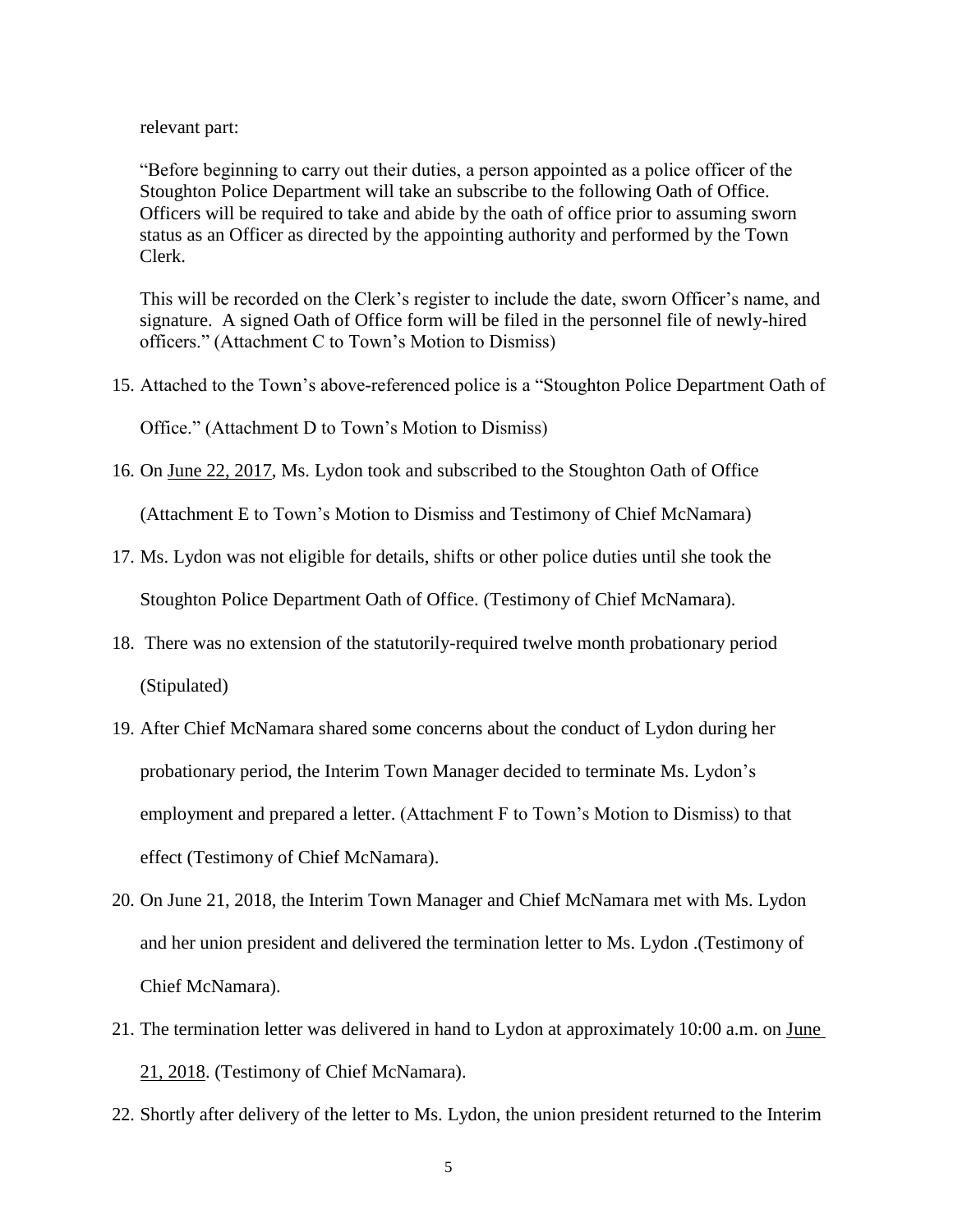Town Manager's office and was advised that Ms. Lydon's resignation would be accepted

by the Town if she chose to resign (Testimony of Chief McNamara).

23. A few minutes later, the union president returned once again and presented a letter

(Attachment G to Town's Motion to Dismiss) signed by Ms. Lydon stating that she was

resigning her position as a police officer "immediately". (Testimony of Chief McNamara).

24. Later that day, at about 2 p.m., Ms. Lydon emailed the Interim Town Manager seeking to

rescind her resignation. (Testimony of Chief McNamara)

### *Applicable Law*

G.L. c. 31, §41 provides:

"Except for just cause and except in accordance with the provisions of this paragraph, *a tenured employee* shall not be discharged, removed, suspended for a period of more than five days …. Before such action is taken, such employee shall be given a written notice by the appointing authority, which shall include the action contemplated, the specific reason or reasons for such action …, and shall be given a full hearing concerning such reason or reasons before the appointing authority or a hearing officer designated by the appointing authority. The appointing authority shall provide such employee a written notice of the time and place of such hearing at least three days prior to the holding thereof …" (emphasis added)

G.L. c. 31, §61 states:

"Following his original appointment as a permanent full-time police officer or fire fighter in a city, or in a town where the civil service law and rules are applicable to such position, *a person shall actually perform the duties of such position on a full-time basis for a probationary period of twelve months before he shall be considered a full-time tenured employee in such position*, except as otherwise provided by civil service rule. The administrator, with the approval of the commission, may establish procedures to ensure the evaluation by appointing authorities, prior to the end of such probationary period, of the performance of persons appointed as regular police officers or fire fighters." (emphasis added)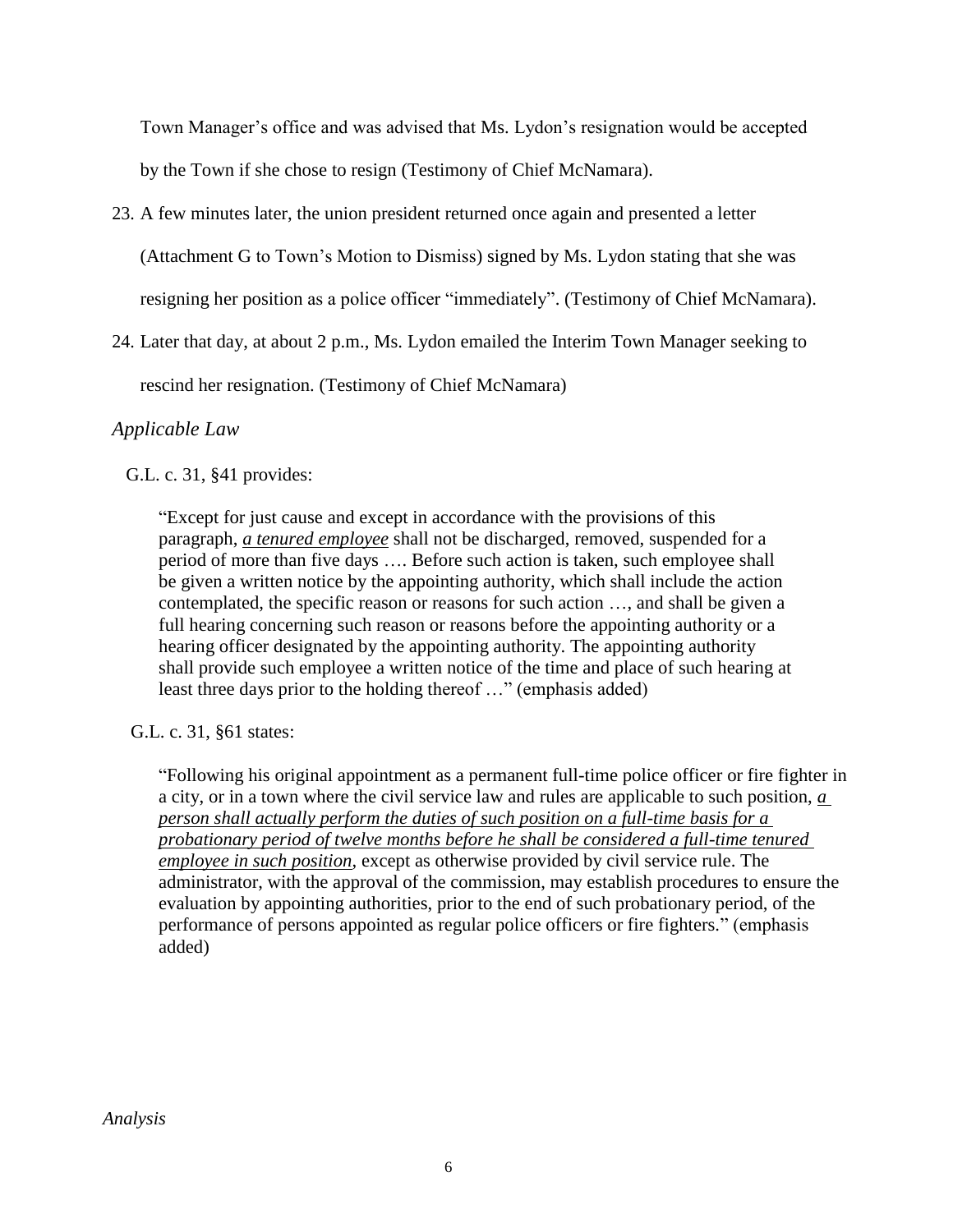The parties agree that if Ms. Lydon was within the probationary period at the time of her termination, the Commission lacks jurisdiction to conduct an appeal pursuant to G.L. c.31 §§ 41- 45. See Board of Selectmen of Brookline v. Smith, 58 Mass.App.Ct. 813 (2003); Patterson v. Town of Plymouth, 21 MCSR 650 (2008);; Peterson v.Town of North Attleborough, 16 MCSR 44 (2003). The Town concedes that in reliance on its understanding that Ms. Lydon was still within her probationary period, the Town did not attempt to meet the "just cause" standard nor did it comply with the procedures required by G.L. c.31, §41 for the termination of a "tenured" Civil Service Employee.

 In Board of Selectmen of Brookline v. Smith, Smith was assigned to the Norwood Police Academy on April 13, 1998, and graduated on February 12, 1999. He was appointed to the position of police officer in the Brookline Police Department effective February 23, 1999, and was sworn in on the same day. Id. Smith was placed on administrative leave on December 8, 1999 and served a notice of his termination on February 2, 2000. Id. The court here addressed the issue of whether the applicant's probationary period began on (1) the date of his assignment to the academy, or whether it began (2) on the date of his appointment 'as a Police Officer' and his taking the oath of office. Id at 815. The court, in agreement with the Appointing Authority, held that Smith's probationary period began when he was appointed a police officer. Id. Pursuant to G.L. c.31 § 34, "actual performance of the duties of such position' refers to the *graduated* officer with the authority to exercise police powers, as distinct from the student officer, who is in the process of learning to exercise such powers properly." Id at 817 (emphasis added). Thus, the 'actual performance' standard requires that an officer successfully graduate the academy *and* be sworn-in, in order to commence the one-year probationary period. Patterson.

In Patterson, Patterson graduated the Academy on Friday, August 11, 2006 *and was sworn* 

7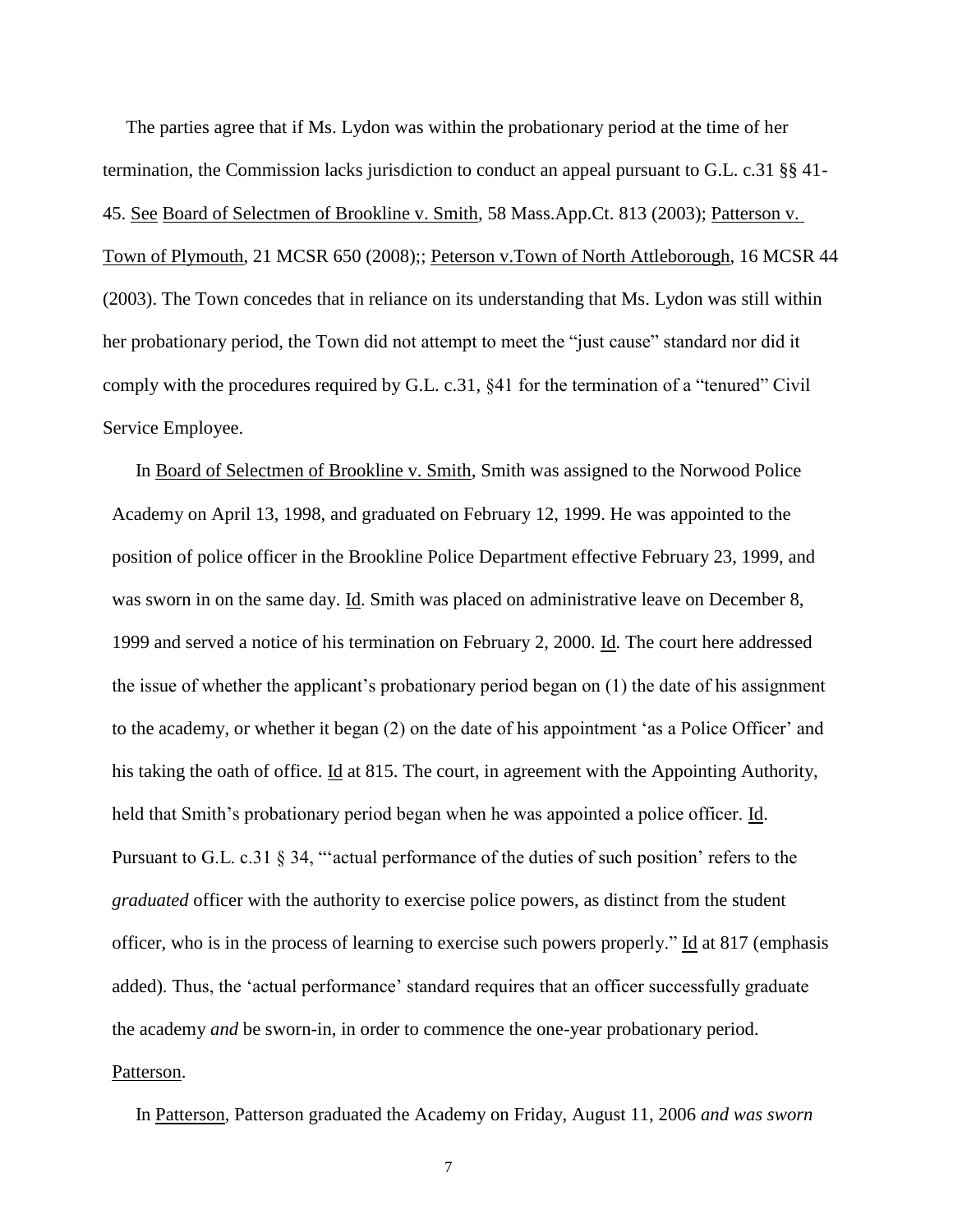*in that same day*. In holding that Patterson possessed authority to exercise police powers at that moment, the Commission noted that Plymouth officers were allowed to begin covering shifts and working details immediately upon graduation and taking the oath of office.

 In regard to the instant appeal, Stoughton recruits are not authorized to cover shifts or details or engage in any police work, apart from additional training *until they are administered the Stoughton Police Department Oath of Office*, which did not occur until June 22, 2017. Sgt. Blake testified credibly that the Boston oath, administered by the Boston Police Commissioner at the graduation ceremony a day earlier, was intended to be ceremonial in nature as to student officers from other jurisdictions. Further, the formal swearing in by the Boston Police Commissioner days earlier was limited to Boston Police recruits only so they could perform police duties at the Sail Boston event scheduled for that weekend.

 I considered each of the arguments raised by Ms. Lydon. First, Ms. Lydon argues that "twelve months" should be defined as 360 days, with each month equal to thirty (30) days. No prior Commission decision on this issue supports this novel argument. Rather, prior Commission decisions regarding probationary periods appear, when relevant, to have adopted the formula used here (i.e. – one month after January  $1<sup>st</sup>$  is February  $1<sup>st</sup>$ ).

 Second, the Appellant reads Patterson to support her argument that her probationary period began upon graduation. It does not. As noted above, Patterson's graduation and taking of the oath of office for Plymouth Police Officer occurred on the same day. Here, Ms. Lydon's oath of office as a Stoughton Police Officer did not occur until one day later, leaving her one (1) day short of completing her twelve (12)-month probationary period.

 Third, the Appellant cites to Cardarelli v. City of Medford, 28 MCSR 22 (2015), to argue that the Commission has concluded that a recruit may perform the duties and responsibilities of a police officer upon graduation. That argument is not persuasive as the Commission, in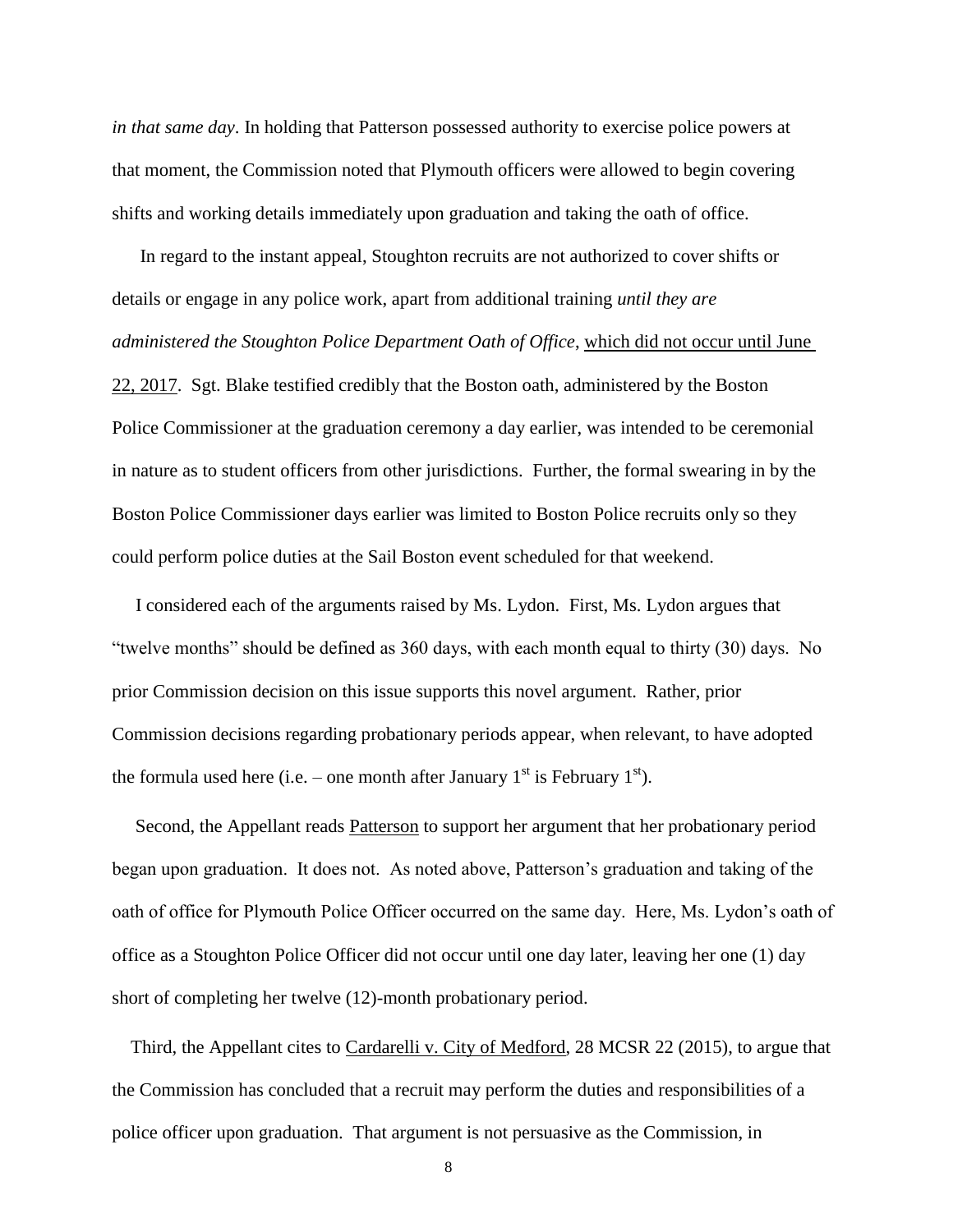Cardarelli, never addressed whether the oath of office and graduation occurred on the same day.

 Fourth, the Appellant argues that, since she was issued a badge and a gun, that argues in favor of a conclusion that she was able to perform the duties and responsibilities of a police officer at least as of June 21, 2017. I don't agree. The gun was issued to recruits mid-way through the Academy *to participate in firearms training*. Although it is shocking that Stoughton allows recruits to maintain their firearms months prior to being sworn in as police officers, this questionable practice does not, as argued by the Appellant, bestow a recruit with the authority to perform the duties and responsibilities of a police officer. Nor does the Town's decision to allow recruits to be issued badges for picture-taking purposes equate to being a sworn police officer.

 Finally, the Appellant references the November 7, 2016 letter she received stating that the probationary period would conclude "one year from the date of graduation from the police academy." The language in this letter, which the Town acknowledges was an error, cannot overrule the statutory requirements related to serving a probationary period.

 A termination notice to a probationary employee must be delivered prior to the end of the probationary period. Lydon's probationary period commenced when she took and subscribed to the Stoughton oath on June 22, 2017. Her termination notice was delivered on June 21, 2018. This notice was within her 12-month probationary period. Consequently, Ms. Lydon was not a tenured civil service employee at the time of her termination; she was not entitled to the protections afforded to tenured civil service employees under Section 41; and the Commission lacks jurisdiction to hear the instant appeal.

9